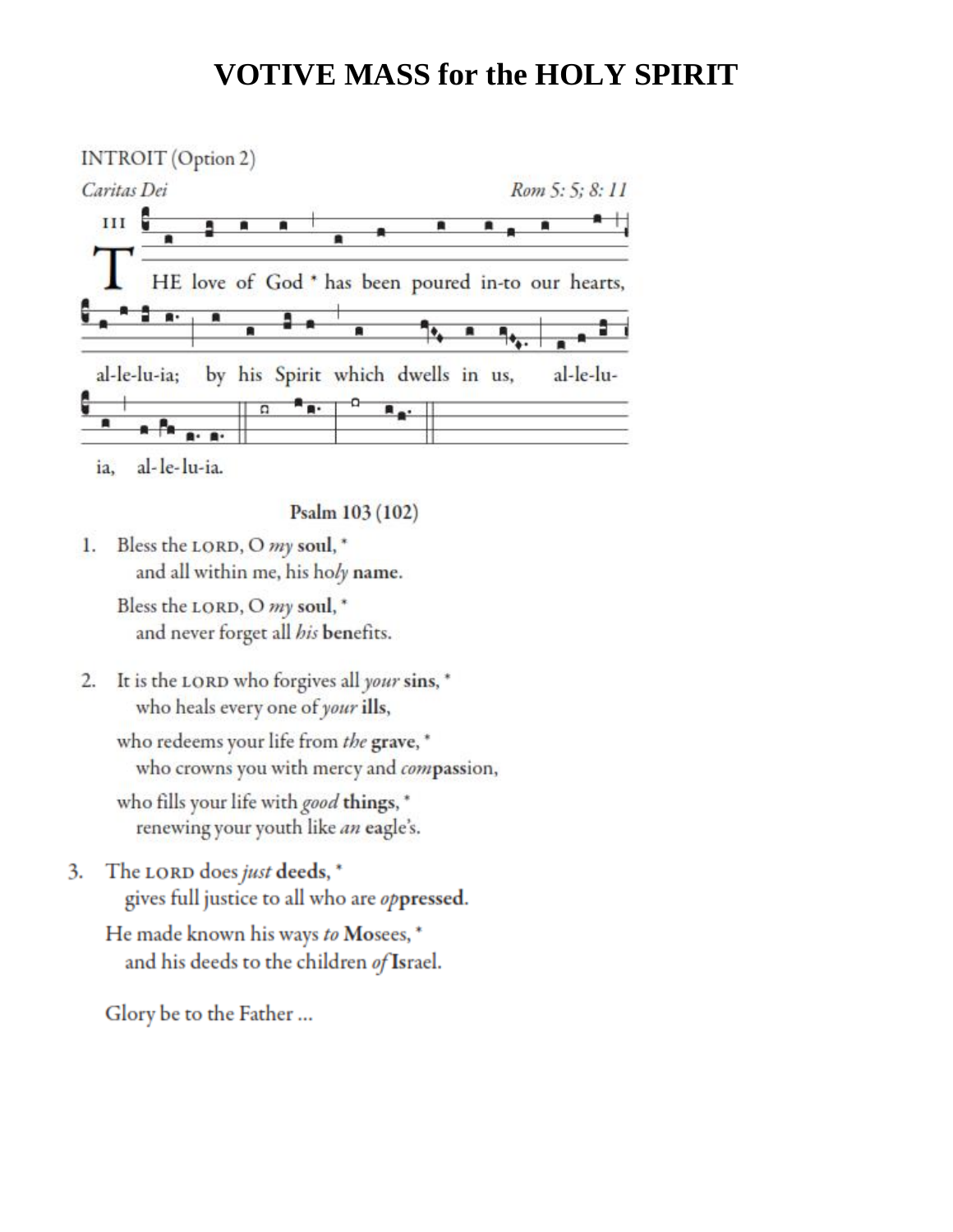## PENTECOST SUNDAY Mass during the Day



to *their* dust. When you send forth your spirit,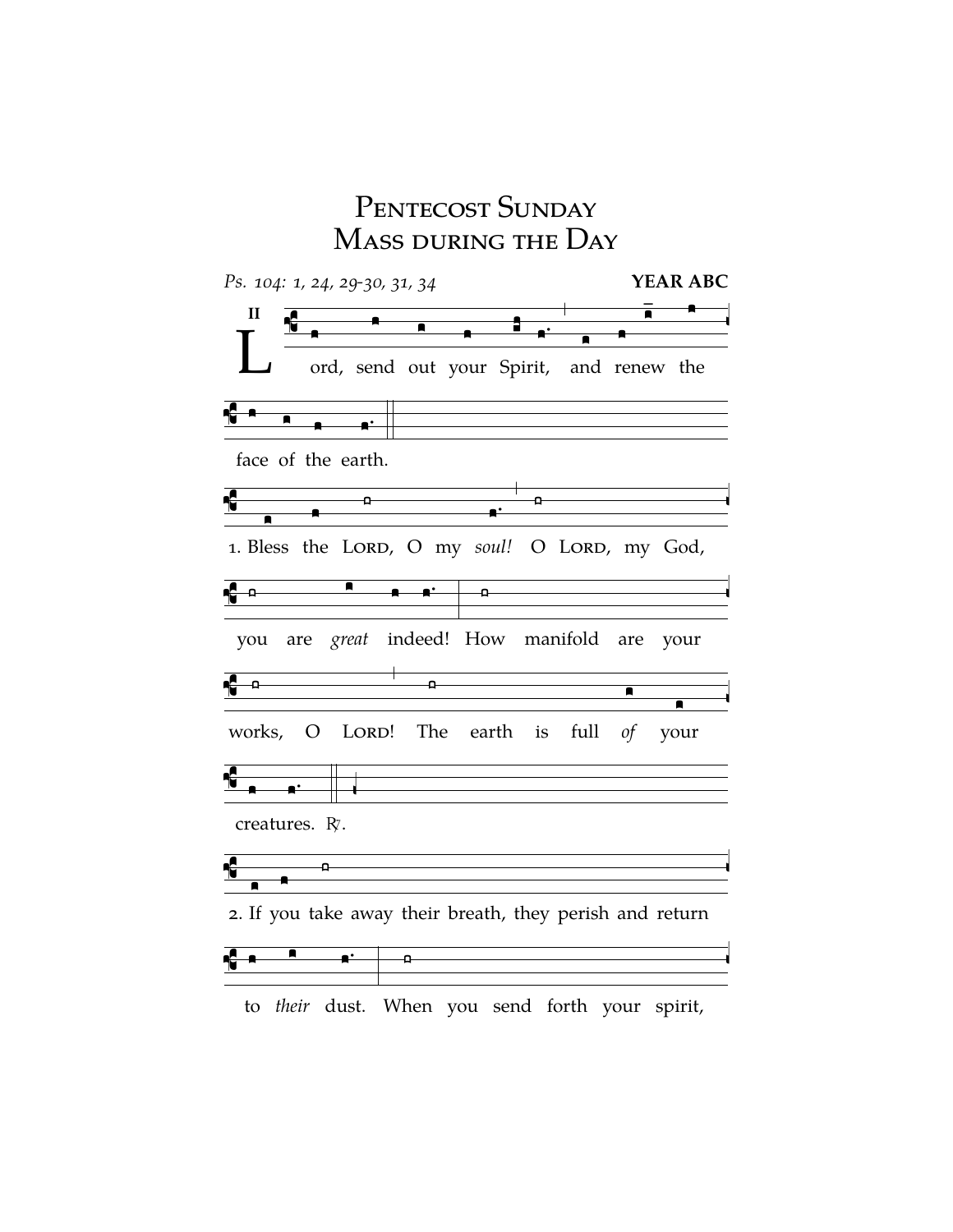

Excerpt from *Parish Book of Psalms* by Arlene Oost-Zinner, ©2012. *Parish Book of Psalms* is licensed under a Creative Commons Attribution 3.0 Unported License.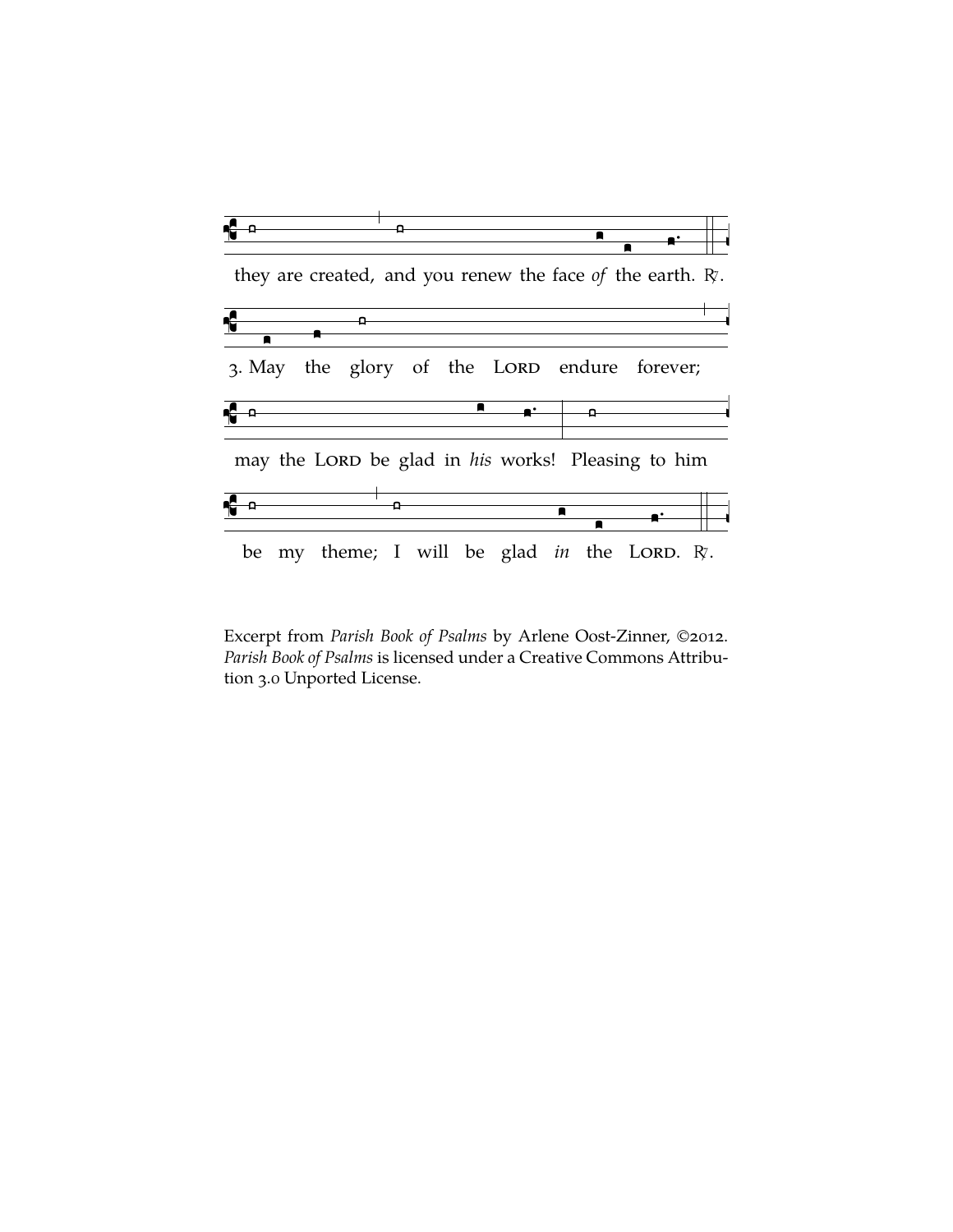## **OFFERTORY**



Psalm 68 (67)

- O sing to God; make music to his name. † ı. Extol the One who rides on the clouds. \* The LORD is his name; exult at his presence.
- Father of orphans, defend*er of* widows: \* 2. such is God in his holy place.

God gives the desolate a home to dwell in; † he leads the prisoners forth into prosperity, \* but rebels must dwell in a parched land.

3. O God, when you went forth before your people, \* when you marched out across the desert,

the earth trembled, heavens poured down rain: † at the face of God, the God of Sinai, \* at the face of God, the God of Israel.

4. You poured down, O God, a generous rain; \* when your people languished, you restored their inheritance.

It was there that your flock began to dwell. \* In your goodness, O God, you provided for the poor.